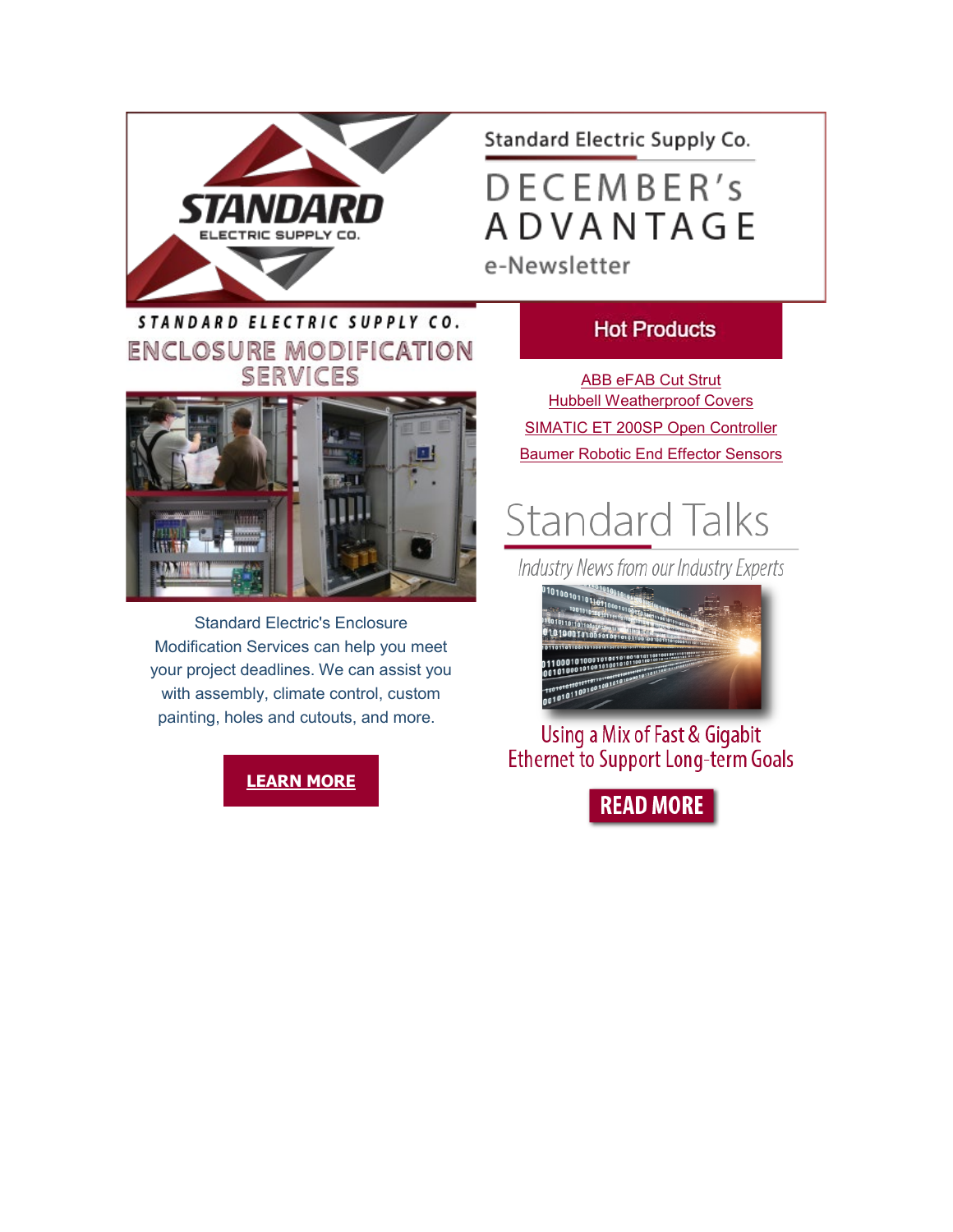

#### **Ferrule Hand Tools** Wire Crimping with Comfort





The ergonomic design of this hand tool provides a sleek and comforting solution to crimping wire ferrules. ABB introduces the 950x series of their Ferrule hand tools, crafted with quality, comfort, and functionality in mind. Available in both a square and hexagonal crimp, the 950x series delivers UL listed crimps on a wide range of bare and insulated Sta-Kon ferrules as well as ABB ferrules within 0.14- 10.00mm2.

#### 221 Series Lever Nuts® Ex Now Including Connectors for Hazardous Locations





WAGO has expanded their 211 Series Lever Nuts® line to include connectors for hazardous locations. Much like their standard electrical connectors, these hazardous location levers are easy-to-use, fast, and reliable. When used with the mounting carrier, WAGO's splicing connectors obtain AEx (class 1, zone 1) ratings. This carrier can be affixed into any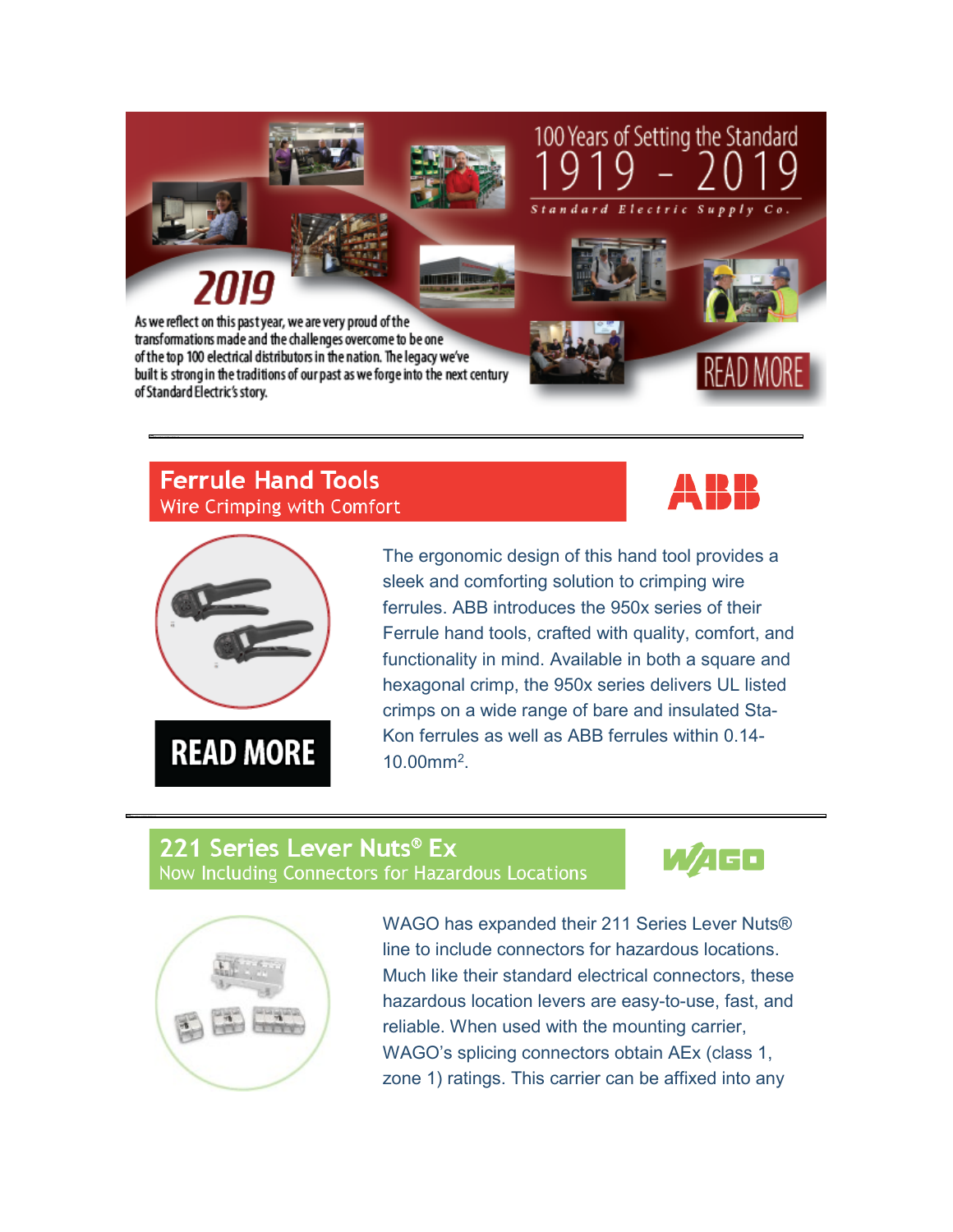# **LEARN MORE**

service or clamed onto a DIN rail. If you're looking for safe and reliable connections in a hazardous environment, check out WAGO's 211 Series Lever Nuts®.

#### Hilscher Industrial Raspberry Pi for the IloT Hardened Edge Gateway Is Secure, Offers Real-time Ethernets, Docker







Hilscher's Connect Edge Gateway is an industrial Raspberry Pi computer that connects field devices to IIoT and cloud-based applications. Packaged in a hardened enclosure with rugged circuitry and expansion modules, it offers advanced security and real-time networking. Features include:

- Raspberry Pi Ecosystem
- **Built-in Security**
- Docker Containers
- Real-time Ethernet and Fieldbus Connections
- Connectors to Popular Cloud Platforms

The Raspberry Pi ecosystem offers a versatile set of tools to solve almost any automation challenge. The Connect's Edge Server software provides connections to popular cloud platforms, such as Amazon AWS, Google, IBM, Microsoft, SAP and more.

## V15W2 Series High Protection with Easy Install

**Honeywell**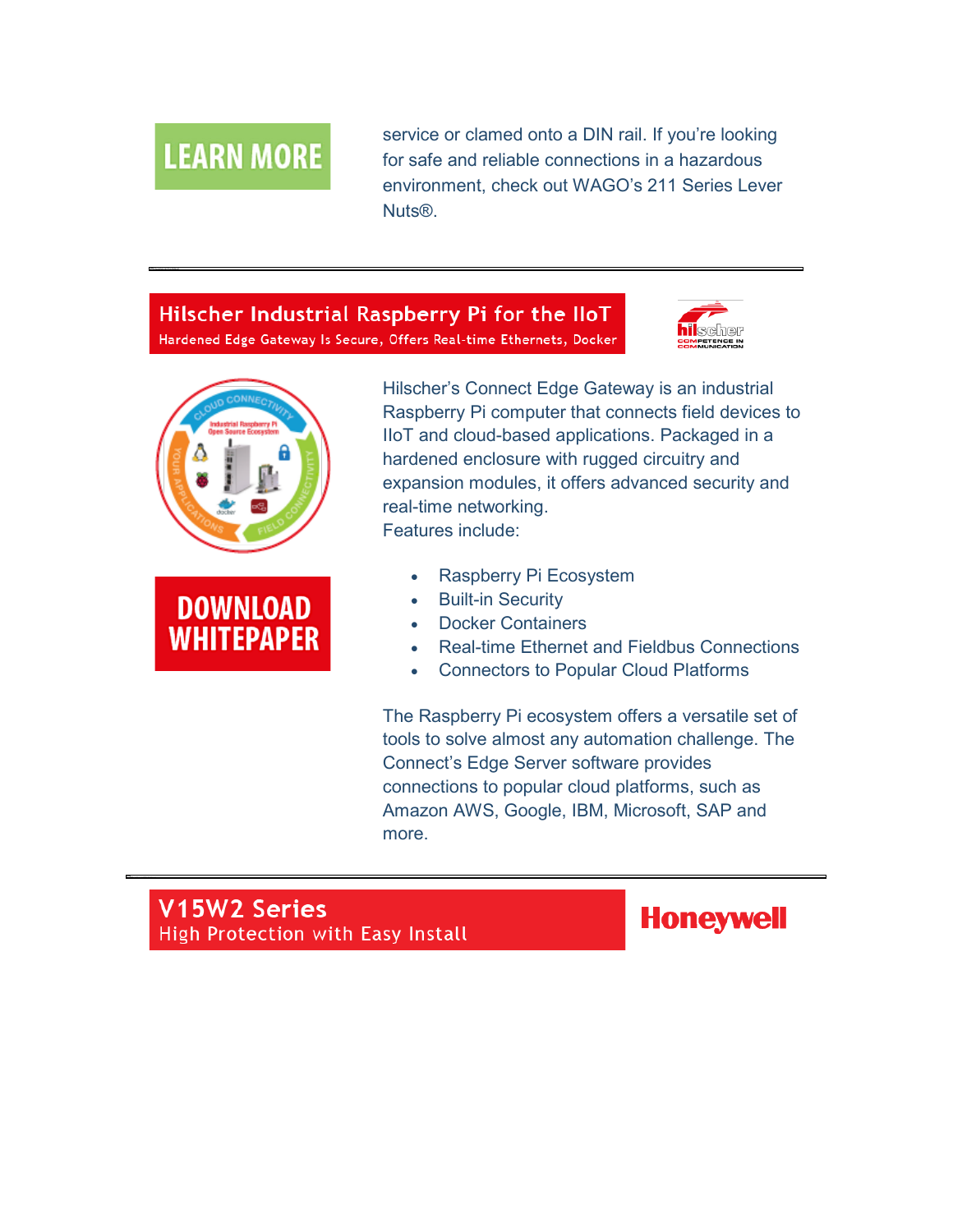

The MIRCO SWITCH V15W2 protects against flammable gases and minimizes the chance of ignition in hazardous locations. These switches offer precision snap-action contact mechanisms enclosed in plastic cases fit for appliances, valve actuators, commercial refrigeration, ice makers, and HVAC/R applications. With Zone 2, ATEX and IEC Ex approvals, the MIRCO SWITCH V15W2 is the most trustworthy solution for your difficult/harsh environmental conditions.

## **IR Windows** Factory Installed Infrared Windows





Hammond Power Solutions now offers factory installed infrared windows on HPS Energy Efficient Distribution Transformers. These windows allow for an easier, safer, and cost-efficient way to visually inspect transformers without creating downtime. The two 3 inch diameter windows provide an insight into what's going on within the enclosure without powering down the transformer. This exciting new offering from HPS is sure to streamline inspections and save valuable time in production.

#### **SDU Series** Protection Against Power Interruptions





Sola's SDU DC UPS is a microprocessor-controlled UPS, providing protection against power interruptions. This DIN-rail mounted UPS accepts an input voltage range of 22.5 to 30.0 Vdc allowing for a reliable back-up of automation devices. With a compact design and enhanced communication, Sola's DC UPS can be used in the following applications: